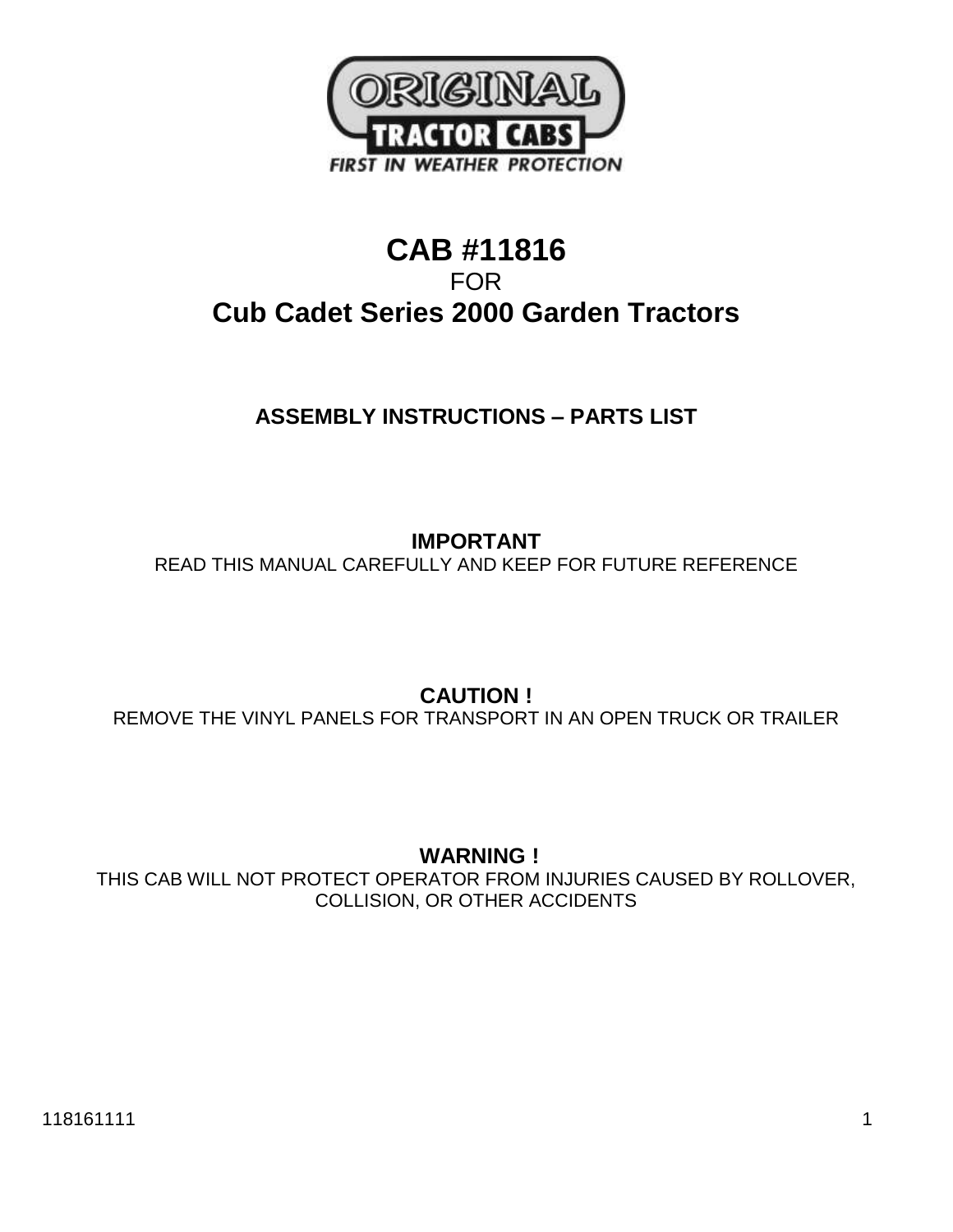

This cab is designed to provide foul weather protection only. It does not provide protection from noise, exhaust fumes, chemicals or injury from roll-over, collision, or other accidents.

- 1. Do not operate machine in confined areas without proper ventilation.
- 2. Thoroughly check area of operation before using machine.
- 3. The cab adds height to the machine. Low tree limbs and other overhead structures that did not interfere with the operation of the machine before, may now be obstacles.

## **IMPORTANT!**

The doors are a part of the cab structure. The cab doors should always be closed during use to prevent damage to the cab frame.

# **MAINTENANCE INSTRUCTIONS**

Periodically check all bolts to see that they are tight. If bolts become loose, failure of cab parts may occur.

Door latches and hinges should be lubricated with light machine oil for proper operation.

### DO NOT CLEAN THE CLEAR PLASTIC WINDOWS WHEN THE PLASTIC IS DRY. THE CLEAR PLASTIC WILL SCRATCH.

Avoid contact with plastic windows. Keep plastic windows clean by washing them with clear running water and rubbing with your bare hands, only. The use of a rag, sponge or brush will scratch the plastic. Liquid soap may also be used for window cleaning. During freezing weather, an automotive windshield washer solvent may be used.

Use liquid soap and water to clean colored vinyl portions. Scrubbing with a brush or rag is also permitted on the colored vinyl portions

# **STORAGE INSTRUCTIONS**

Prior to storage clean the windows and colored vinyl parts with a mild automotive detergent, rinse with clean water and allow to thoroughly dry, Store cab in a clean dry place out of direct sunlight. Avoid folding plastic windows.

# **INSTALLATION**

## READ THIS MANUAL COMPLETELY BEFORE BEGINNING INSTALLATION.

- The right side of the machine is determined from the operators seated position.  $\bullet$
- The words "bolt" will refer to a 1/4"x5/8" bolt and "lock nut"' will refer to a 1/4" lock nut unless  $\bullet$ specified otherwise.
- Do not tighten bolts during assembly unless instructed to do so.  $\bullet$
- Park tractor on level ground, lower attachments to ground, remove start key.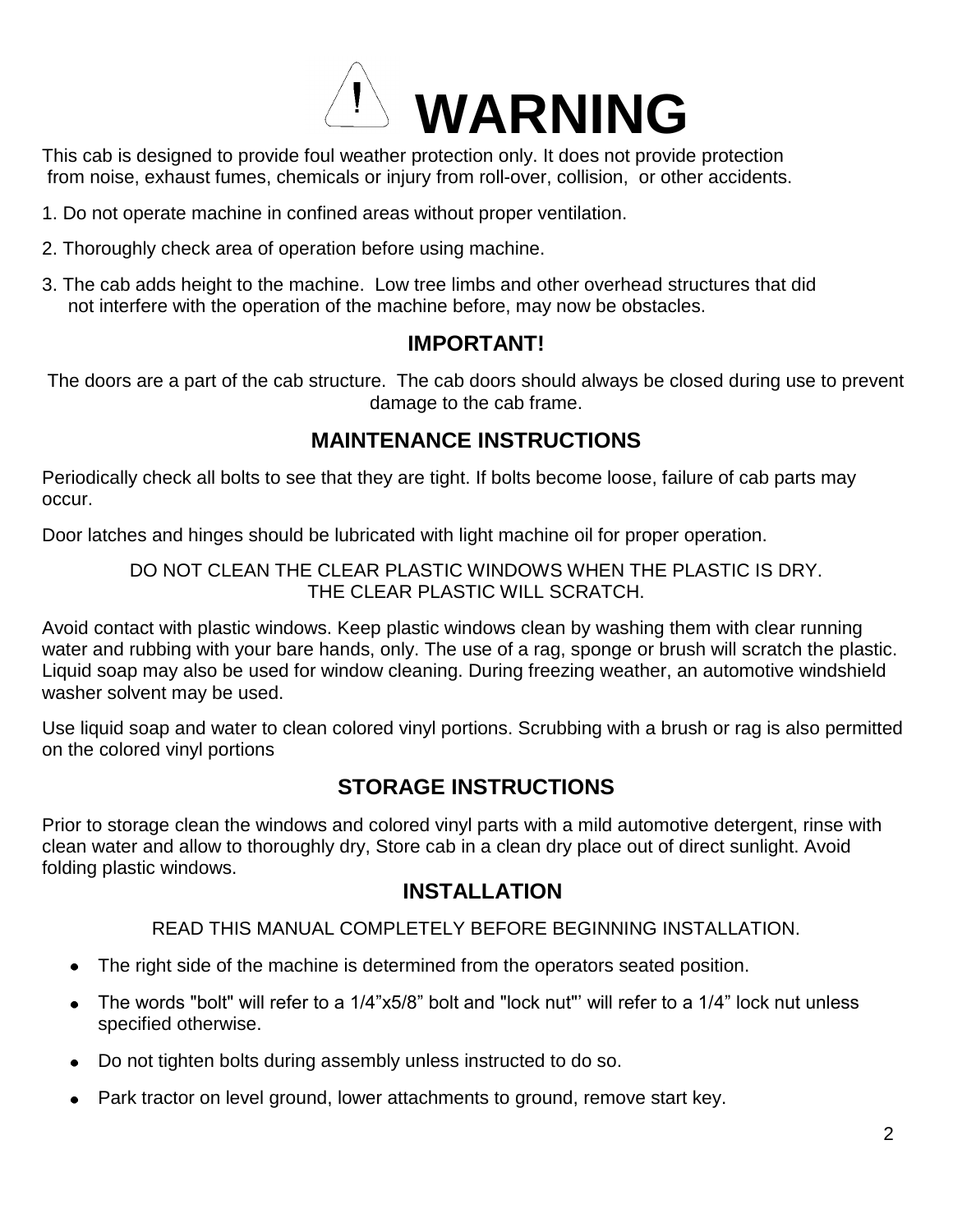# **LIMITED WARRANTY SNOW REMOVAL EQUIPMENT CABS**

# **COVERED BY WARRANTY**

ORIGINAL TRACTOR CAB CO., INC., (the "Company") warrants to the owner that each new product listed below is merchantable and free of defects in workmanship and material.

During the warranty period, the dealer from whom the product was bought, or the Company, will provide, free of charge, parts and the shipping costs of parts necessary to correct any defect in workmanship and material.

# **WARRANTY PERIOD**

The company products listed below are warranted for the stated period from the date of the original purchase:

- 1. Cabs for tractors and snow removal equipment 1 Year
- 2. Company manufactured accessories for above cabs 1 Year<br>3. Sunshades for lawn and garden tractors 1 1 Year
- 3. Sunshades for lawn and garden tractors
- 4. Repair parts 1 Year

**OWNER'S RESPONSIBILITIES**

The owner of a new Company manufactured product must do the following to qualify for warranty service : 1. Retain the original invoice or other proof of purchase to avoid unnecessary difficulties in determining eligibility for warranty

work. 2. Notify the dealer from whom the product was bought, or the company, as soon as possible after discovery of a possible defect,

and provide proof of original purchase.

To notify the company write to: Original Tractor Cab Co., Inc., P.O. Box 97, Arlington, IN 46104.

3.the owner may , upon notification by the Company, be required to return the defective part, or parts, to the Company for inspection and warranty service.

# **NOT COVERED BY WARRANTY**

The following are not covered by this warranty:

1. Transportation charges to and from servicing dealer or the Company;

2. New products, which have been, subject to misuse, negligence or accident, or have been altered or repaired in a manner not authorized by the company;

3. Windshield wipers, lights, or accessories that are warranted separately by their respective manufacturers, except Company agrees to make available to the owner whatever warranty benefits may be made available to the Company by the manufacturers.

**All implied warranties, except to the extent prohibited by any applicable law, shall have no greater duration than the warranty period for the applicable product, some states do not allow limitation on how long an implied warranty lasts, so the above limitation may not apply to you.**

 **The Company's liability arising out of warranties representation, instructions, or defects from any abuse, shall be limited exclusively to repair or replacing parts under the condition in the warranty, and in no event will Company be liable for incidental or consequential damages. Some states do not allow the exclusion or limitation of incidental or consequential damages, so the above limitation or exclusion may not apply to you.**

 **This warranty gives you specific legal rights, and you may also have rights that vary from state to state.**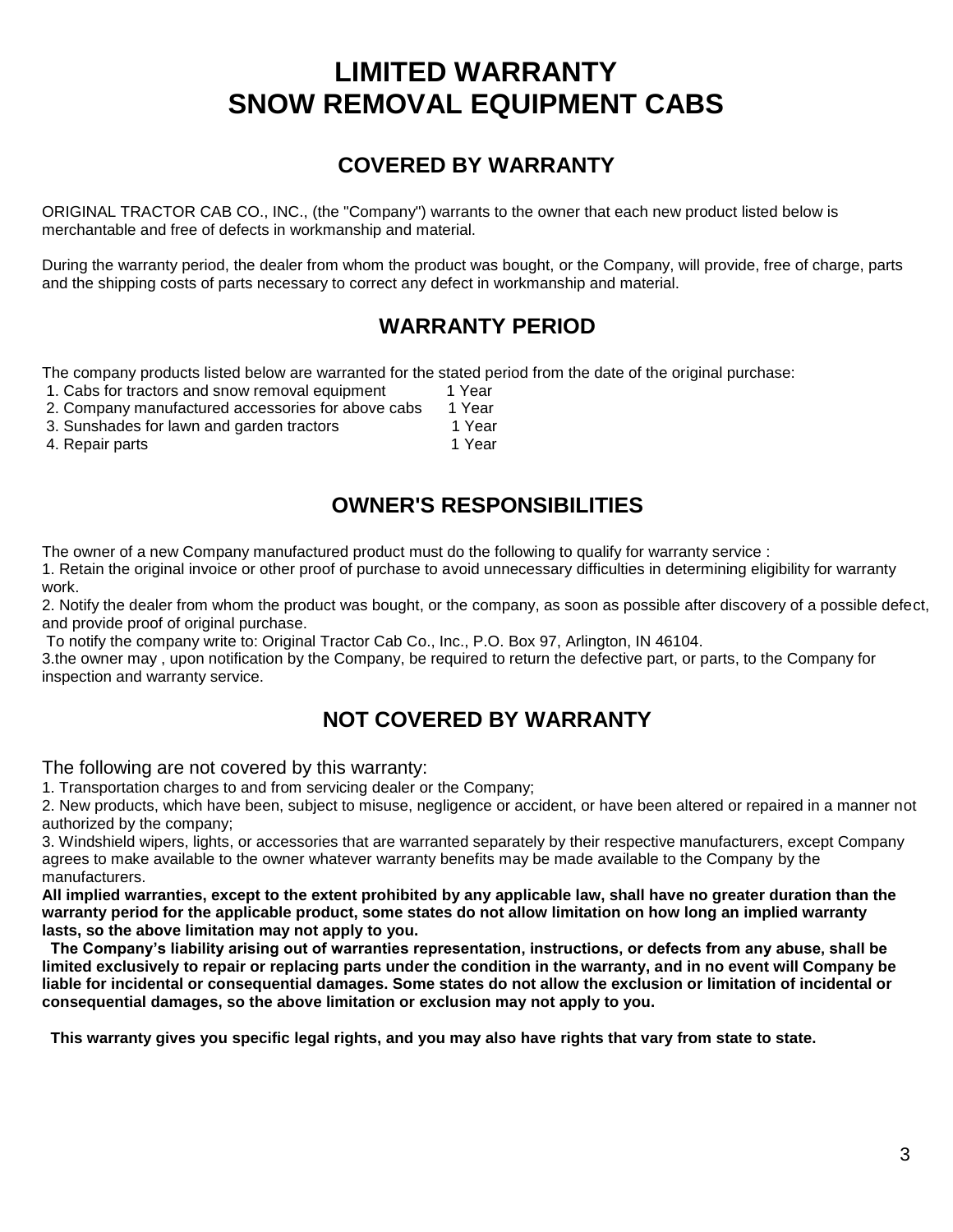# **Carton Contents: Cab #11816 for Cub Cadet Series 2000 Garden Tractors**

| Key#            | Part#   | Qty.           | <b>Description</b>                       |
|-----------------|---------|----------------|------------------------------------------|
| $\mathbf 1$     | 11817   | 1              | Foot, RH                                 |
| $\overline{2}$  | 11818   | 1              | Foot, LH                                 |
| 3               | 11820   | $\overline{2}$ | <b>Front Panel Frame Brace</b>           |
| 4               | 11819   | 1              | <b>Front Panel Frame</b>                 |
| $\overline{5}$  | 11821   | $\overline{2}$ | <b>Foot Pocket Guard</b>                 |
| $6\phantom{1}6$ | 11875   | $\mathbf{1}$   | <b>Chute Crank Bracket</b>               |
| $\overline{7}$  |         |                |                                          |
|                 | 10004   | 2              | <b>Front Post</b>                        |
| 8               | 10002   | 1              | Top Frame Brace, RH                      |
| 9               | 10003   | 1              | Top Frame Brace, LH                      |
| 10              | 11822   | $\mathbf 1$    | Rear Bracket, RH                         |
| 11              | 11823   | 1              | Rear Bracket, LH                         |
| 12              | 11866   | $\overline{2}$ | <b>Rear Bracket Backing Plate</b>        |
| 13              | 11824   | 1              | <b>Rear Cross Bar</b>                    |
| 14              | 10750   | 1              | Rear Post, RH                            |
| 15              | 10751   | 1              | Rear Post, LH                            |
| 16              | 11865   | $\overline{2}$ | <b>Rear Boxing Post</b>                  |
| 17              | 10001   | 1              | <b>Top Frame</b>                         |
| 18              | 11870-B | 1              | <b>Front Panel Vinyl</b>                 |
| 19              | 10749-B | 1              | Windshield                               |
| 20              | 11871-B | 1              | <b>Rear Curtain</b>                      |
| 21              | 11872-B | 1              | Door, RH                                 |
| 22              | 11867   | 1              | Door Bottom, RH                          |
| 23              | 11873-B | 1              | Door, LH                                 |
| 24              | 11868   | 1              | Door Bottom, LH                          |
| 25              | 10000   | 1              | Plastic Top                              |
| 26              | 11874   | 1              | <b>Chute Crank Extension</b>             |
|                 | 9820    | 1              | Door Hardware Package                    |
|                 | 11869   | $\mathbf{1}$   | Hardware Package (contents listed below) |
|                 | 786     | 18             | $\overline{1/4}$ "-20 x 5/8" Cap Screw   |
|                 | 788     | 6              | 1/4"-20 x 3/4" Cap Screw                 |
|                 | 926     | $\overline{2}$ | $1/4$ "-20 x 1" Cap Screw                |
|                 | 2186    | $\overline{2}$ | 1/4"-20 x 1 1/4" Cap Screw               |
|                 | 730     | 30             | 1/4"-20 Two-Way Locknut                  |
|                 | 1514    | 6              | 1/4" Flat Washer                         |
|                 | 784     | $\overline{2}$ | 5/16"-18 x 3/4" Cap Screw                |
|                 | 2187    | 1              | 5/16"-18 x 1 1/2" Cap Screw              |
|                 | 729     | 3              | 5/16"-18 Two-Way Locknut                 |
|                 | 60366   | $\overline{4}$ | 7/16"- 14 x 1 1/4" Cap Screw             |
|                 | 60367   | 4              | 7/16" Lock Washer                        |
|                 | 6835    | 1              | Hairpin                                  |
|                 | 4411    | 1              | 3/4" "U" Clamp                           |
|                 | 4902    | $\overline{2}$ | <b>Notched Plastic Cover</b>             |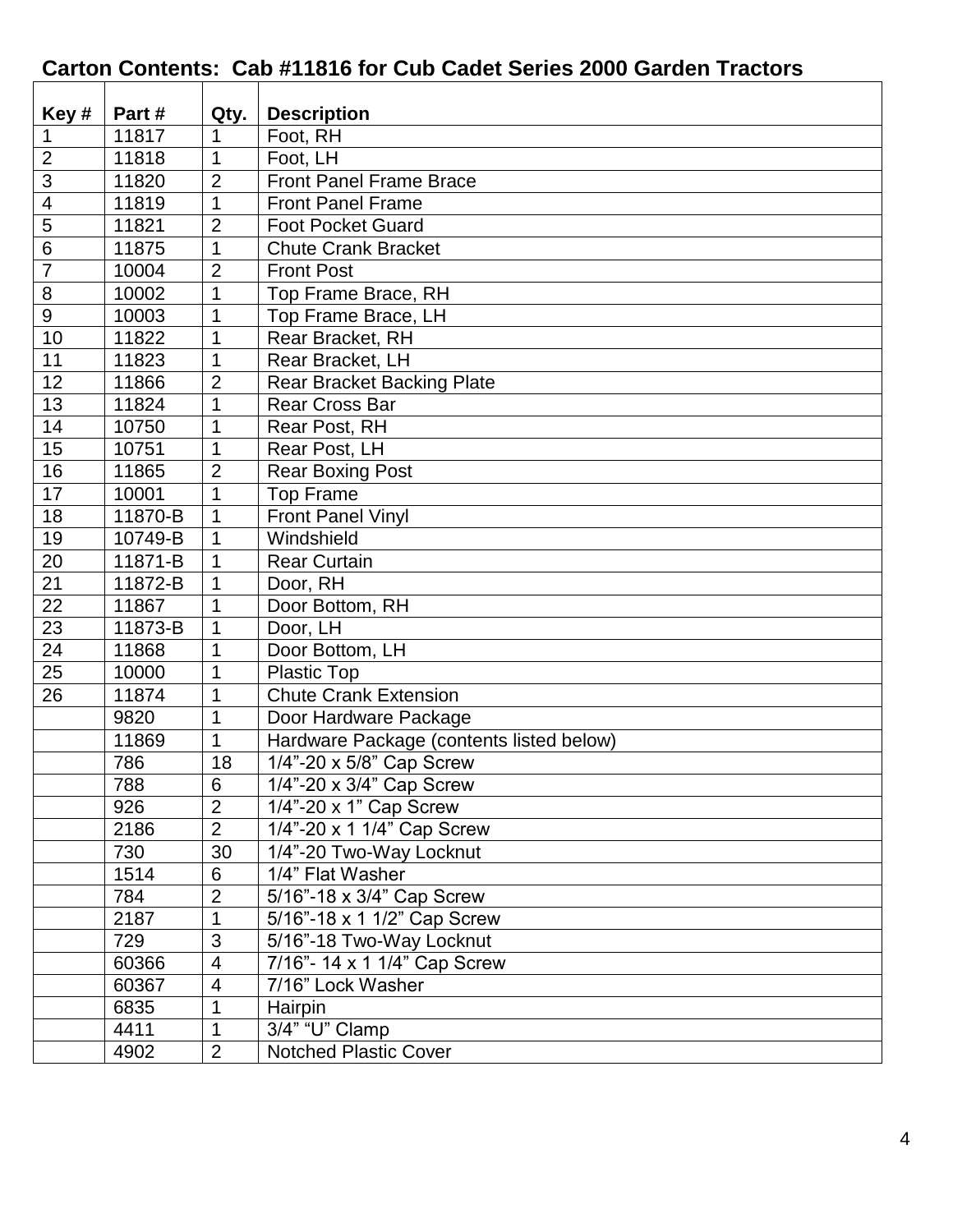## **Step 1; See Figure 1:**

Identify the steel parts by using Figure 1.

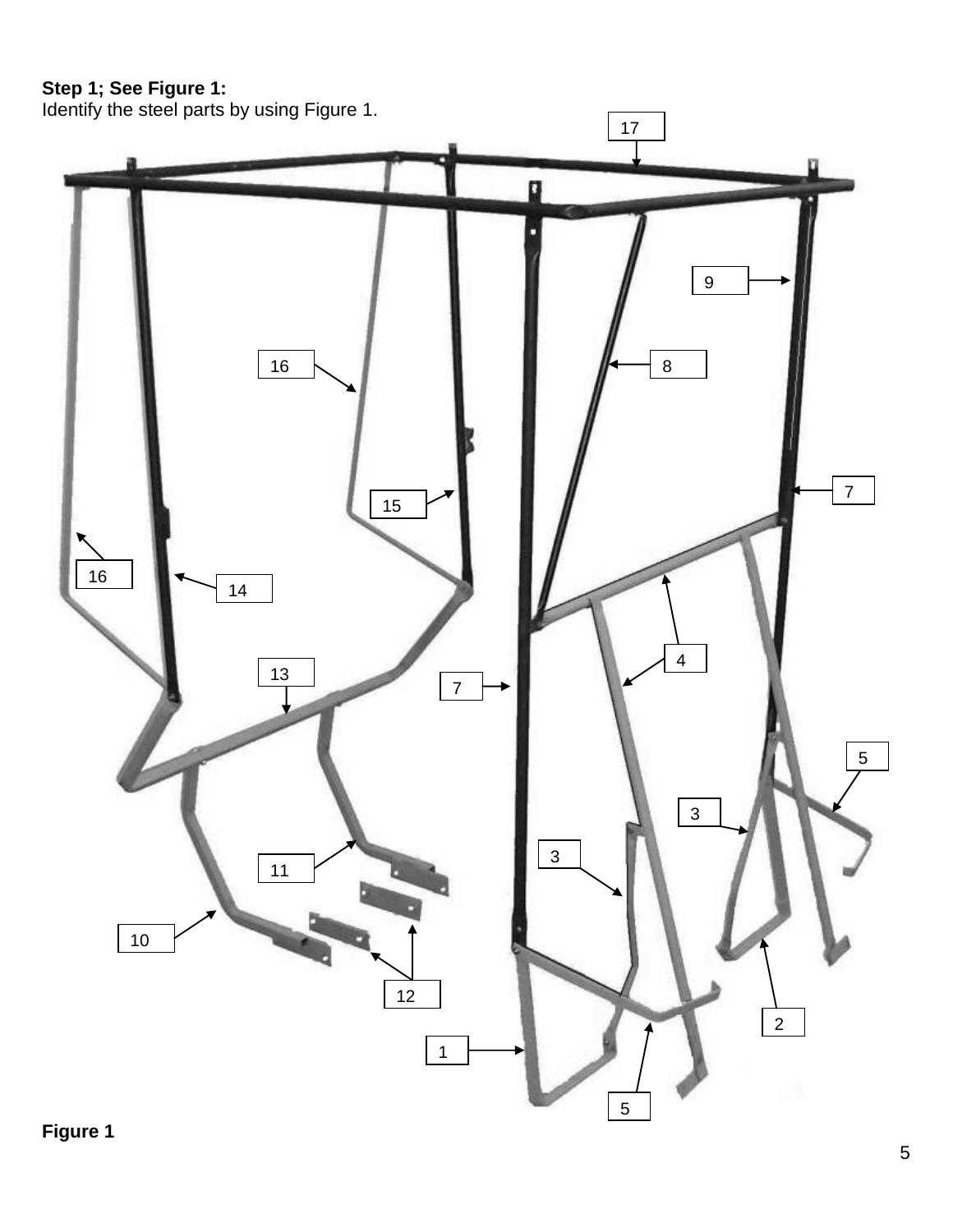### **Step 2; See Figure 2:**

Install right & left Feet (1 & 2), and the Front Panel Frame Braces (3).

**A.** Lift the step plate mats up by pulling the front four plastic buttons through the holes in the step plates. Use a 1/4" drill to enlarge the holes in the step plates at Reference A.

**NOTE:** Feet will be straight up and down when installed on the correct sides.

**B.** Insert a bolt outwards through the bent tab. Place the right Foot on the step plate as shown. Insert a bolt down through the outside hole. Insert a **1/4" x 1"** bolt down through the inside hole. Add nuts. Do not tighten at this time.

**C.** Place the Front Panel Brace in position with the lower end over the bolt in the bent tab of the foot as shown. Add a nut. Do not tighten at this time.

**D.** Remove the Chute Crank Stand from the Snow Blower.

## **Step 3; See Figure 3:**

Install Front Panel Frame (4).

**A.** Remove the bolts at Reference B on the front of each step plate. Place the Front Panel Frame on the step plate as shown.

**B.** Insert a 5/16" x 3/4" bolts through the holes in the tabs and then the step plates. Add a 5/16" nut. Do not tighten at this time.

**C.** Use the 3/4" "U" Clamp, the 5/16" x 1 1/2" bolt and a 5/16" locknut to attach the Chute Crank Bracket to the left Front Panel Frame Leg as shown. Tighten the bolt keeping the Bracket 10" below the Cross Bar.





**Figure 2**



**Figure 3**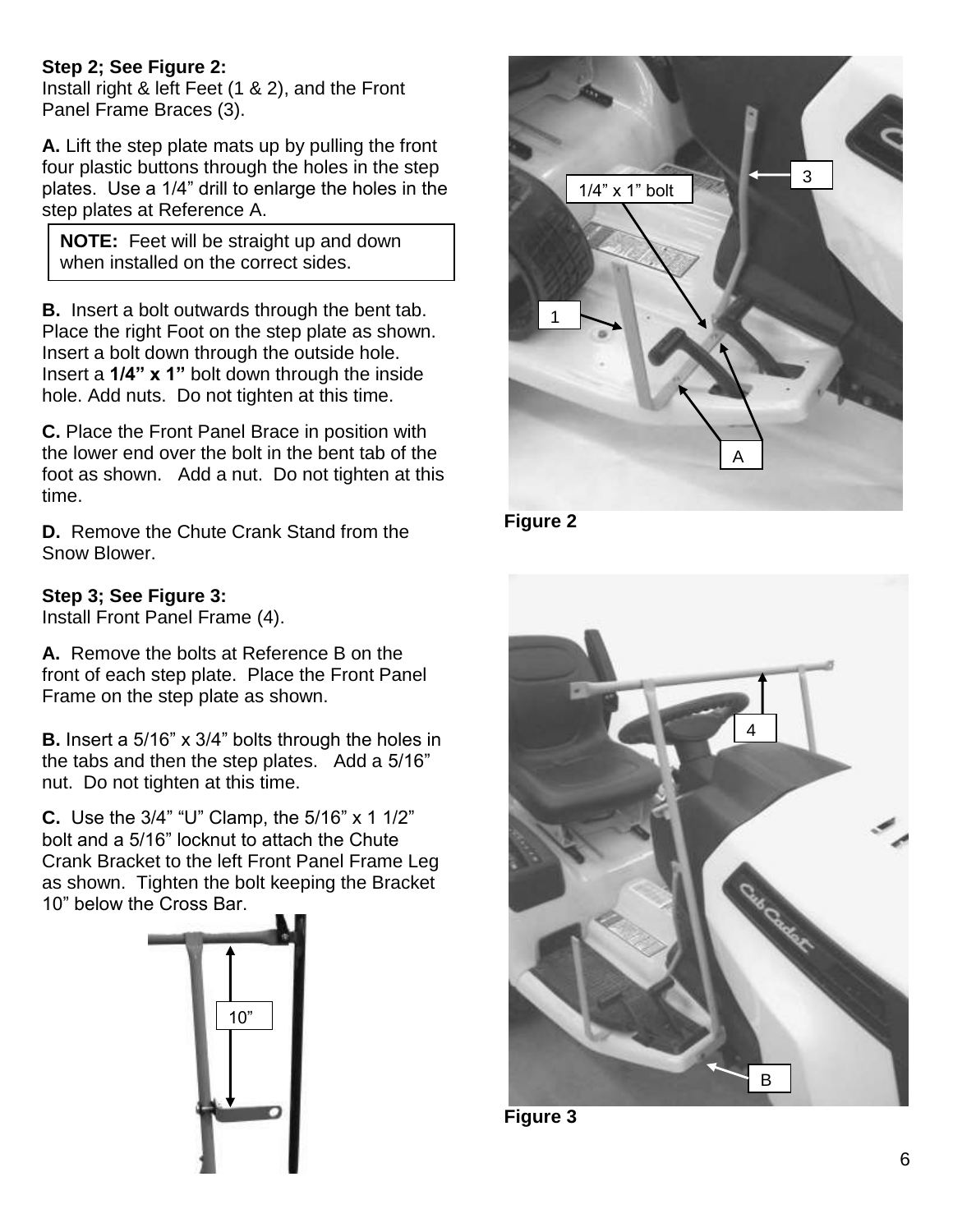### **Step 4; See Figure 4:**

Install the Front Posts (7), right & left Top Frame Braces (8 & 9) and the Foot Pocket Guards (5).

**NOTE:** Bent ends of Top Frame Braces will point rearwards and lay flat when properly installed.

**NOTE:** If you are installing the safety glass windshield omit Top Frame Braces.

**A.** Insert a 1/4" x 3/4" bolt forward through the tab on the post, the end of the Front Panel Frame and then the lower end of the right Top Frame Brace. Tighten just enough to hold the brace up.

**B.** Insert a 1/4" x 3/4" bolt outward through the lower hole in the Foot, the lower hole in the post and then the hole in the Foot Pocket Guard. Add a nut. Do not tighten at this time.

**C.** Repeat the above steps on the left side.



**Step 5; See Figure 5:** Place Rear Bracket Backing Plates (12) into position.

**NOTE:** If the tractor will be used with the factory weight bracket the Rear Bracket Backing Plates (12) will not be needed. The weight bracket will take the place of the backing plates.

**A.** Slide the Backing Plates into the weight bracket channel as shown. Center the holes.

**B.** Repeat Step 5A on the left side with the other Backing Plate.

**NOTE:** The right rear wheel has been removed for clarity. It is not necessary to remove the wheel for installation

**Figure 4**



**Figure 5**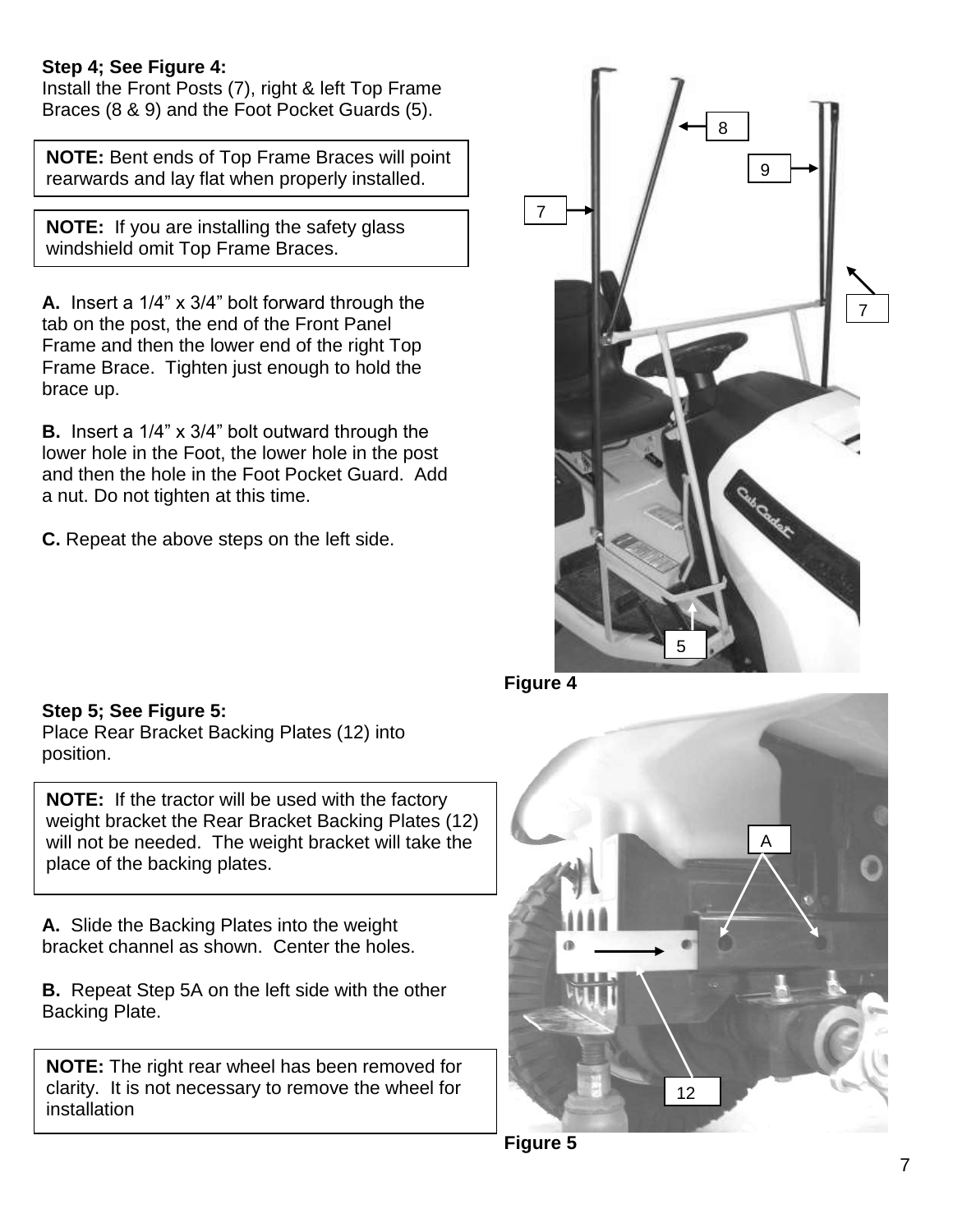## **Step 6; See Figure 6:**

Install right & left Rear Brackets (10 & 11).

**A.** Place the right Rear Bracket against the frame as shown. Place a 7/16" lock washer over each 7/16" x 1 1/4" bolt. Insert the bolts into the holes. Do not tighten at this time.

**B.** Repeat the step 6A on the left side with left Rear Bracket.



**Figure 6**

**Step 7; See Figure 7:** Install Rear Cross Bar (13).

**A.** Insert two 1/4" x1 1/4" bolts through the upper ends of the rear brackets and then through the Rear Cross Bar. Place a 1/4" flat washer over the bolts and add nuts. Do not tighten at this time.



**Figure 7**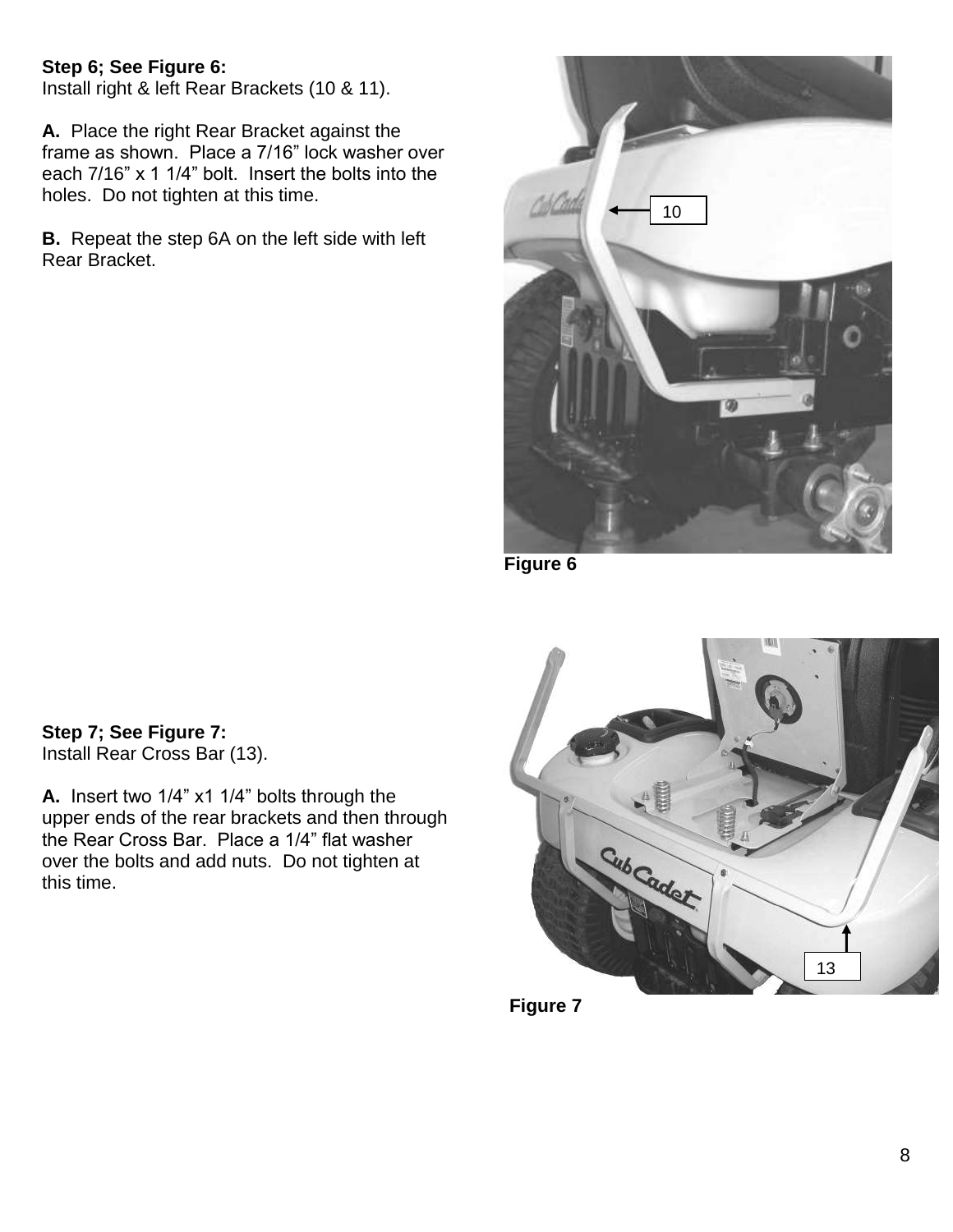### **Step 8; See Figure 8:**

Install right and left Rear Posts (14 & 15) and the Rear Boxing Posts (16).

. **NOTE:** When properly installed Rear Post latch plates will face forward with the notch to the outside.

**A.** Insert a 1/4" x 3/4" bolt outwards through the right Rear Boxing Post, Rear Cross Bar and then the right Rear Post. Add a nut. Tighten enough to keep the parts upright.

**B.** Repeat step 8A on the left side with the left Posts.



**Figure 8**

**Step 9; See Figure 9:**

Install Top Frame (17)

**NOTE:** The front of the Top Frame has the "L" tabs located closest to the corners.

**A.** Place the top frame onto the bent ends of the posts.

**B.** Insert eight bolts up through the Rear Boxing Posts, the Rear Posts, Top Frame Braces and the Front Posts. Add nuts. Do not tighten at this time.

**NOTE:** The Rear Boxing Posts bolt to the tab in the "very" corner of the top frame.



**Figure 9**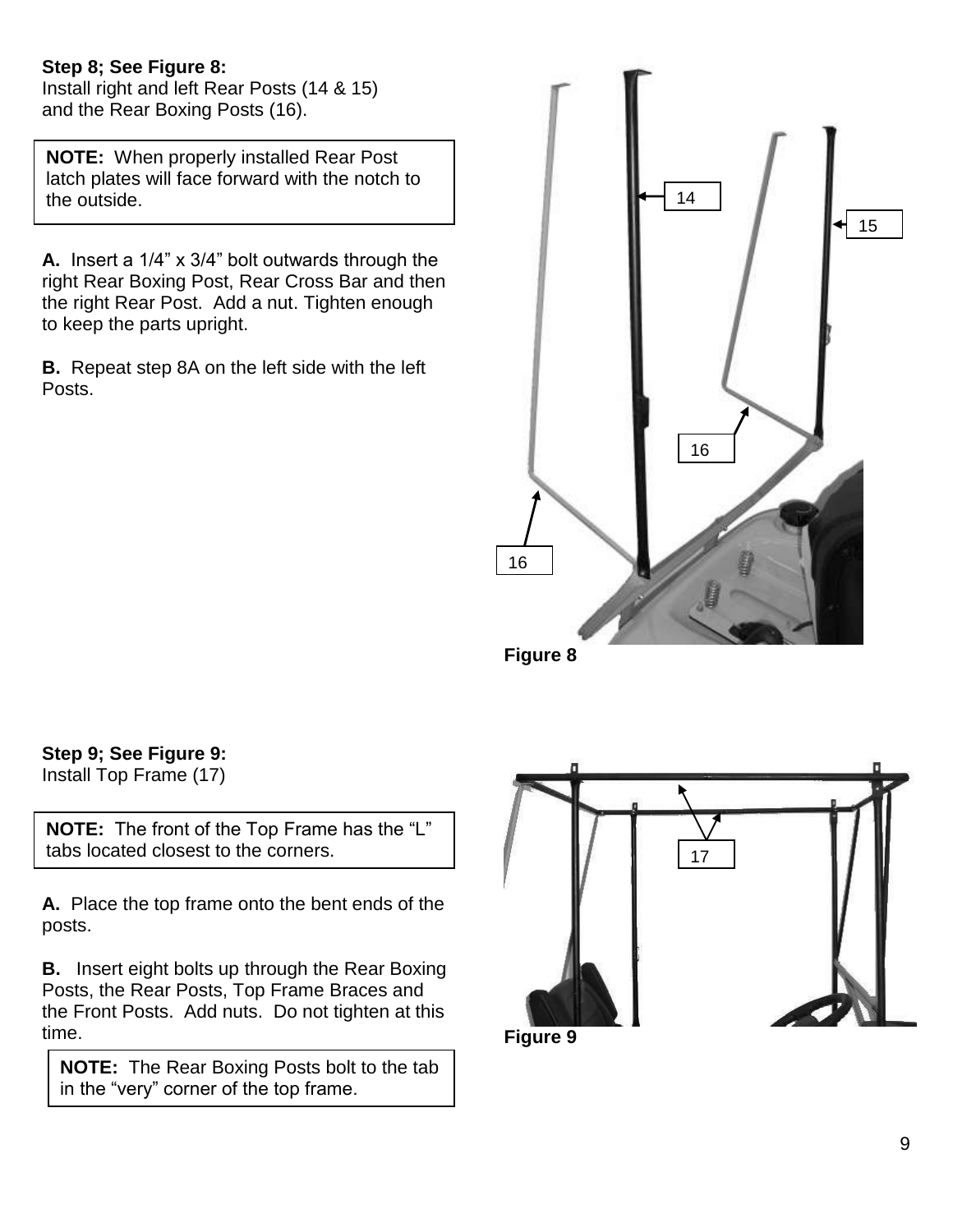### **Step 10: See Figure 10:**

Install the Doors for frame / door alignment.

**A.** Follow the instructions in the Door Hardware Package to install the Door Bottoms and the Door Latches.

**B.** Install, close and latch both Doors.

**C.** Tighten all bolts from previous steps at this time.

**D.** Remove the Doors to complete the installation.

 **Figure 10** 



**Figure 11**

# **Step 11: See Figure 11:**

Install Rear Curtain (20).

**A.** Lay the rod sewn into the vinyl over the rear of the Top Frame. Close the Velcro® flaps at the corners.

**B.** Close the Velcro® flaps around the Rear Posts and Rear Cross Bar.

**C.** Place a notched Plastic Protector over the bent ends of each rear post. (See inset)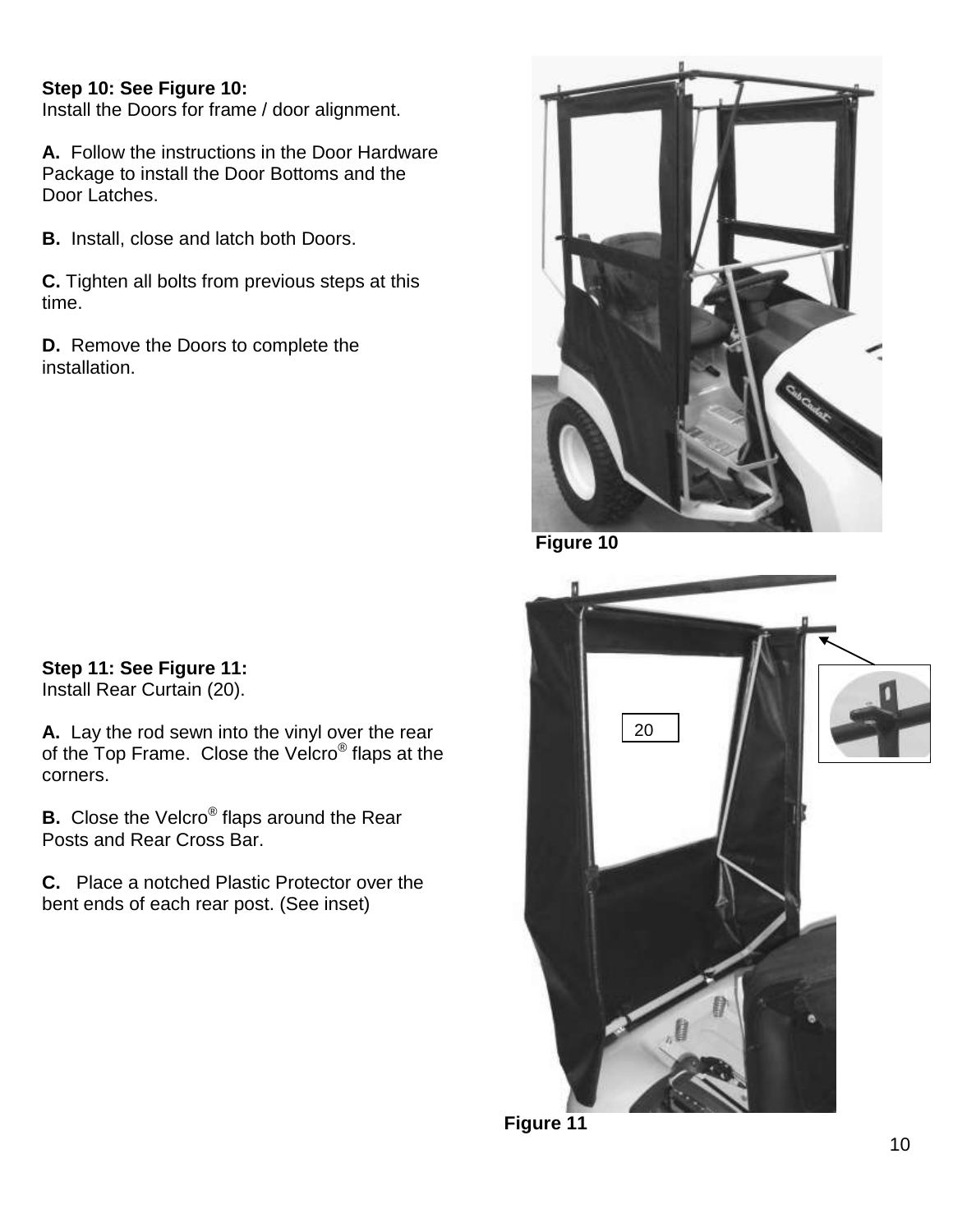## **Step 12; See Figure 12:**

Connect Windshield (19) and Front Panel Vinyl (18)

**A.** Place the Windshield and Front Panel Vinyl face up on a clean flat surface. Press the hook and loop fastener together.

**NOTE:** If you are installing the optional glass windshield refer to the instructions for attaching the Velcro® strip to the Front Panel Vinyl.



**Figure 9**



**A.** Lay the rod sewn into the top of the Windshield over the Top Frame. Close the Velcro® flaps around the corners of the top frame.

**B.** Secure the ties to the Cross Bar and close the Velcro® flaps around the Posts.

**C.** Fit the vinyl around the Foot Pocket Guards and front edge of the step plates. Place a nut on the 1/4" x 1" bolts under the step plates that hold the foot on. Turn it onto the bolt just enough to hold it in place. Hook the springs on the 1/4" x 1" bolts between the nuts.

**D.** Insert the chute crank through the Chute Crank Bracket and then the slot in the vinyl. Connect the crank to the Chute Crank Extension with the Hairpin. Connect the Extension to the snow blower.



**Figure 13**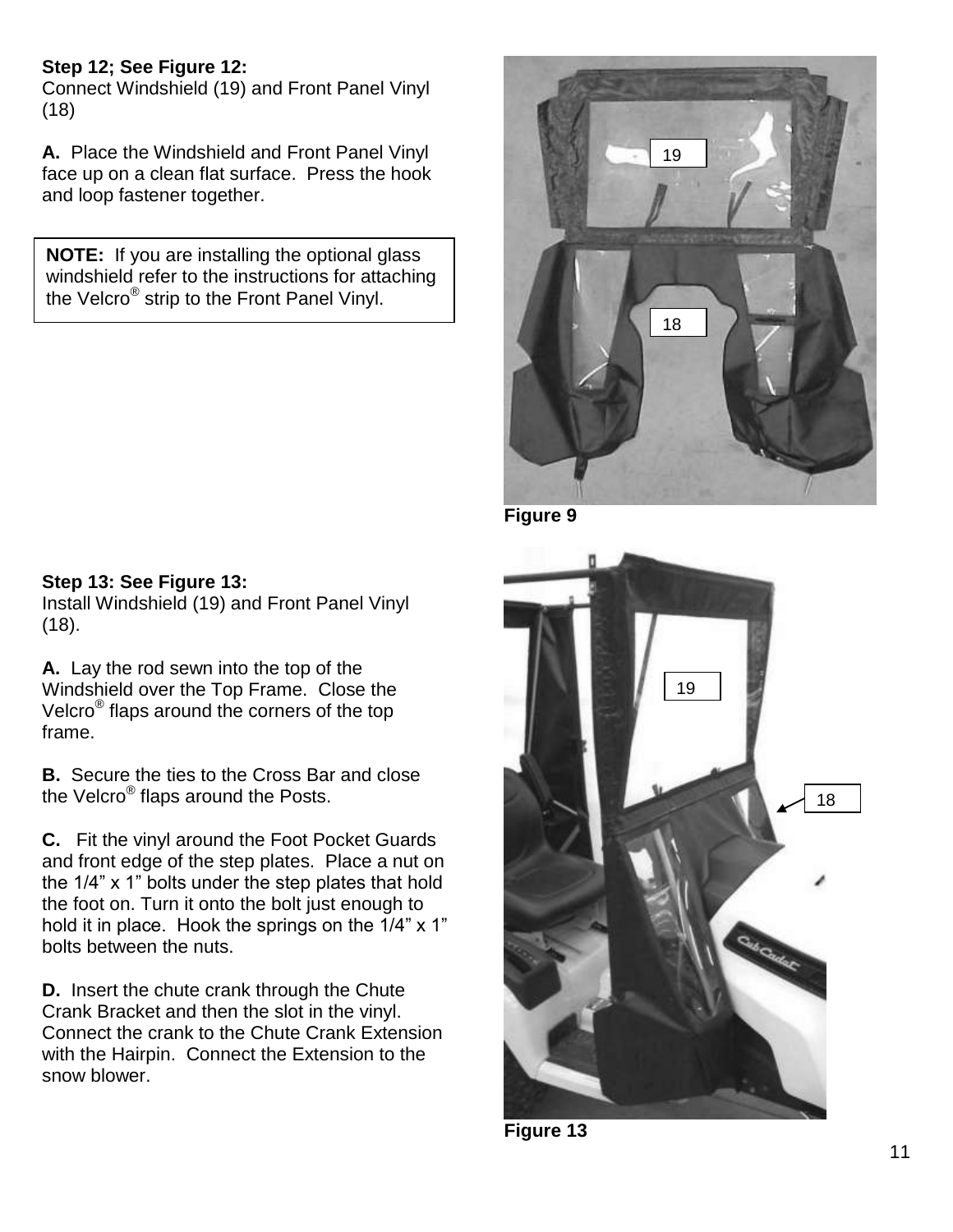### **Step 14: See Figure 14:** Install Doors and Top (25).

**A.** Install doors per the instructions in the door hardware package. Connect the Velcro<sup>®</sup> fastener strips on the lower door & front panel.

**B.** Make sure that the rods sewn into the windshield and rear curtain are lying over the top frame. Place the top over the top frame.

**C.** Place four ¼" flat washers over each of four bolts. Insert bolts inwards add locknuts and tighten.



**Figure 14**

### **Optional Cab Accessories:**

- **#10120 Safety Glass Windshield**
- **#10122 Electric Wiper**
- **#10121 Hand Operated Wiper**
- **#11560 Work Light Kit**
- **# 9855 Flashing Amber Caution Light**
- #**11133 Rear View Mirror, R or L Mount**